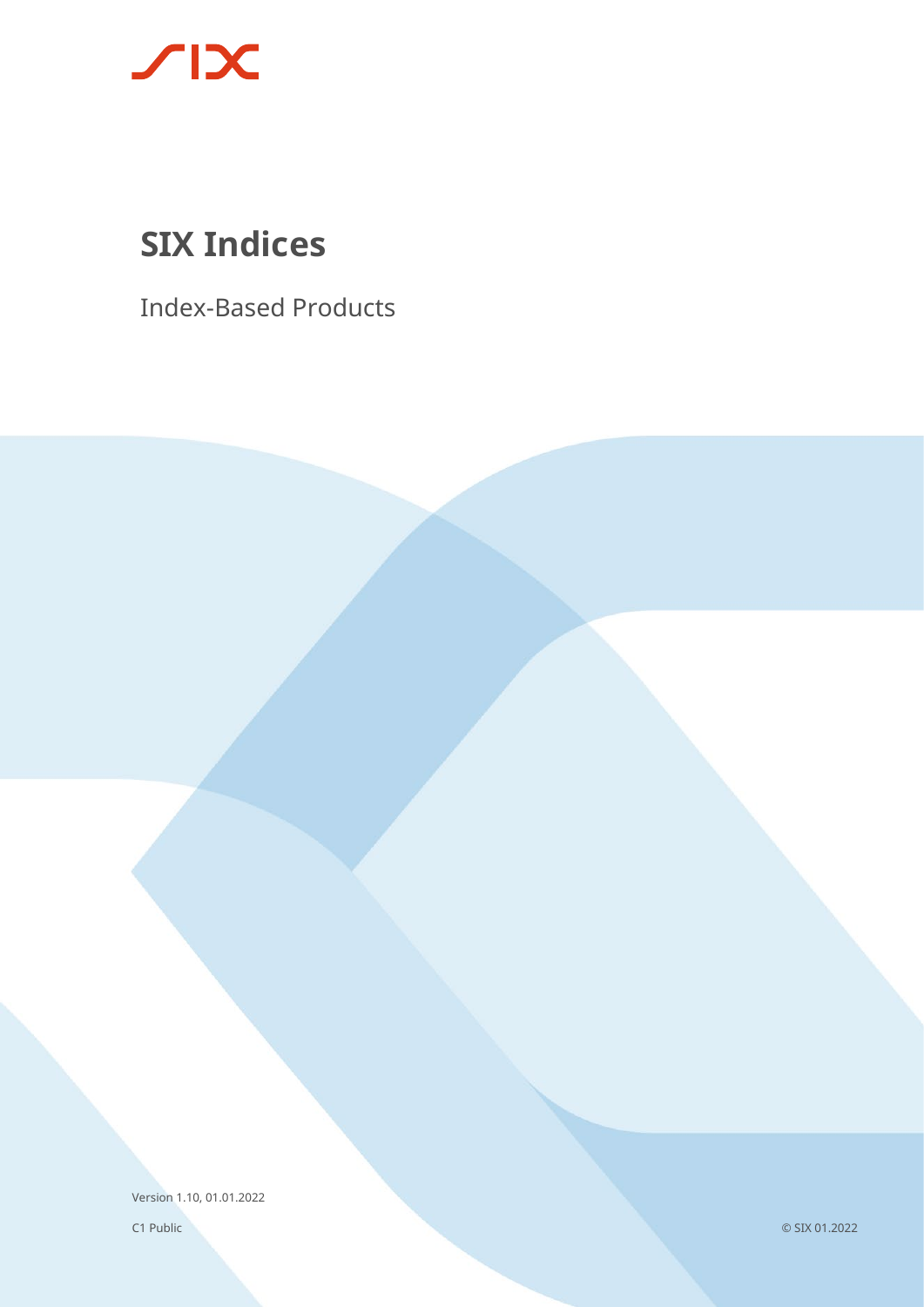## **SMI® Family**

| $SMI^{\circledR}$                                                                  | Product                | Retail       | Qualified                                    | <b>Domicile</b> |
|------------------------------------------------------------------------------------|------------------------|--------------|----------------------------------------------|-----------------|
| CSIF (CH) Equity Switzerland Large Cap Blue (FA)                                   | <b>Index Fund</b>      | CH0214404714 |                                              | Switzerland     |
| CSIF (CH) Equity Switzerland Large Cap Blue (ZA, DA)                               | <b>Index Fund</b>      |              | CH0033782431<br>CH0009602936                 | Switzerland     |
| Federal Indiciel Suisse (Federal Finance Gestion)                                  | <b>Index Fund</b>      |              | FR0013272754<br>FR0013272770                 | France          |
| iShares SMI ETF (CH)                                                               | ETF                    | CH0008899764 |                                              | Switzerland     |
| iShares SMI Equity Index Fund (CH) (D)                                             | <b>Index Fund</b>      | CH0342181796 |                                              | Switzerland     |
| iShares SMI Equity Index Fund (CH) (I, IA, X)                                      | <b>Index Fund</b>      |              | CH0342181812<br>CH0385767725<br>CH0342181820 | Switzerland     |
| SMI Futures (FSMI)                                                                 | Future                 |              | CH0008616432                                 | Germany         |
| SMI Options - 1st Friday (OSM1)                                                    | Option                 |              | DE000A2BM363                                 | Germany         |
| SMI Options - 2nd Friday (OSM2)                                                    | Option                 |              | DE000A2BM371                                 | Germany         |
| SMI Options - 4th Friday (OSM4)                                                    | Option                 |              | DE000A2BM389                                 | Germany         |
| SMI Options - 5th Friday (OSM5)                                                    | Option                 |              | DE000A2BM397                                 | Germany         |
| SMI Options (OSMI)                                                                 | Option                 |              | CH0008616382                                 | Germany         |
| UBS (CH) Institutional Fund - Equities Switzerland Passive<br>Large Capped II (IX) | <b>Index Fund</b>      |              | CH0378452160                                 | Switzerland     |
| UBS ETF (CH) - SMI                                                                 | ETF                    | CH0017142719 |                                              | Switzerland     |
| ZKB Tracker-Zertifikat auf SMI Index Open End                                      | Tracker<br>Certificate | CH0013211534 |                                              | Switzerland     |
| BNP Paribas, SMI Tracker Certificate                                               | Tracker<br>Certificate | CH0014687039 |                                              | Switzerland     |
| UBS, SMI, Open End PERLES, SMINI                                                   | Tracker<br>Certificate | CH0015257618 |                                              | Switzerland     |
| SMIM® (SMI Mid)                                                                    | Product                | Retail       | Qualified                                    | <b>Domicile</b> |
|                                                                                    | Tracker                |              |                                              |                 |
| Bank J. Safra Sarasin, SMI Mid PR Index, Open End, SMIMZ                           | Certificate            | CH0019822292 |                                              | Switzerland     |
| BNP Paribas, SMI Mid PR Index, SMIMM                                               | Tracker<br>Certificate | CH0027639100 |                                              | Switzerland     |
| iShares SMIM ETF (CH)                                                              | ETF                    | CH0019852802 |                                              | Switzerland     |
| SMIM Futures (FSMM)                                                                | Future                 |              | DE000A0E4RE8                                 | Germany         |
| <b>SMIM Options (OSMM)</b>                                                         | Option                 |              | DE000A0JZHL8                                 | Germany         |
| UBS ETF (CH) – SMIM                                                                | <b>ETF</b>             | CH0111762537 |                                              | Switzerland     |
| UBS, Mid TR Index SMITR                                                            | Tracker<br>Certificate | CH0020040371 |                                              | Switzerland     |
| ZKB, SMI Mid TR, SMMIT                                                             | Tracker<br>Certificate | CH0020510944 |                                              | Switzerland     |
| <b>BNP Paribas, SMIM</b>                                                           | Tracker<br>Certificate | CH0027639100 |                                              | Switzerland     |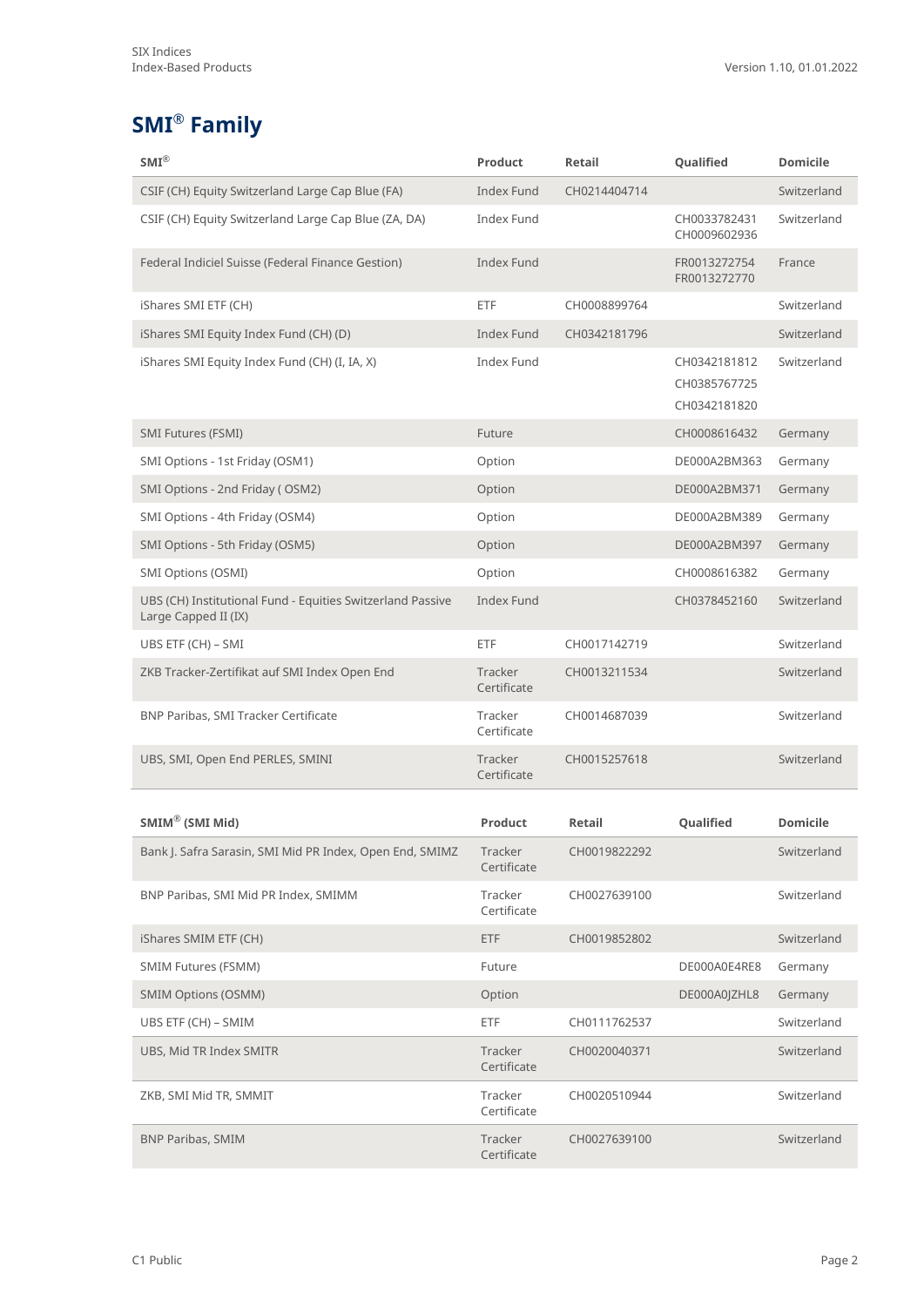| $SMIM^{\circledR}$ (SMI Mid)            | Product                | Retail       | Qualified | <b>Domicile</b> |
|-----------------------------------------|------------------------|--------------|-----------|-----------------|
| UBS, SMI Mid TR, Open End PERLES        | Tracker<br>Certificate | CH0020040371 |           | Switzerland     |
| UBS, SMI Mid PR, Open End PERLES, SMMPR | Tracker<br>Certificate | CH0029591101 |           | Switzerland     |

## **SLI® Family**

| $SLI^{\circledR}$                                                            | Product                | Retail       | Qualified                    | <b>Domicile</b> |
|------------------------------------------------------------------------------|------------------------|--------------|------------------------------|-----------------|
| Deutsche Bank x-trackers SLI, XSLI                                           | <b>ETF</b>             | LU0322248146 |                              | Luxembourg      |
| iShares SLI ETF (CH)                                                         | <b>ETF</b>             | CH0031768937 |                              | Switzerland     |
| iShares SLI UCITS ETF (DE)                                                   | <b>ETF</b>             | DE0005933964 |                              | Germany         |
| SLI Swiss Leader Index Futures (FSLI)                                        | Future                 |              | DE000A0QZD69                 | Germany         |
| SLI Swiss Leader Index Options (OSLI)                                        | Option                 |              | DE000A0QZD77                 | Germany         |
| UBS (CH) Investment Fund - Equities Switzerland Passive<br>Leader (I-B, U-X) | Index Fund             |              | CH0421234375<br>CH0455140886 | Switzerland     |
| UBS (CH) Investment Fund - Equities Switzerland Passive<br>Leader (W)        | Index Fund             | CH0389550945 |                              | Switzerland     |
| UBS ETF (CH) - SLI                                                           | ETF                    | CH0032912732 |                              | Switzerland     |
| UBS, SLI TR Open End Tracker, SLITR                                          | Tracker<br>Certificate | CH0032085224 |                              | Switzerland     |
| UBS, SLI PR Open End PERLES, SLIPR                                           | Tracker<br>Certificate | CH0032085208 |                              | Switzerland     |

### **SPI® Family**

| $SPI^{\circledR}$                                                      | Product           | Retail       | Qualified                                                                    | <b>Domicile</b> |
|------------------------------------------------------------------------|-------------------|--------------|------------------------------------------------------------------------------|-----------------|
| Baloise Fund Invest (CH) - IF Aktien Schweiz passiv (IA)               | Index Fund        |              | CH0436267873                                                                 | Switzerland     |
| Baloise Fund Invest (CH) - IF Aktien Schweiz passiv (IZ)               | <b>Index Fund</b> |              | CH0436268772                                                                 | Switzerland     |
| ComStage ETF SPI TR                                                    | <b>ETF</b>        | LU0392496427 |                                                                              | Luxembourg      |
| CSIF (CH) Equity Switzerland Total Market Blue<br>(DA, QA, ZA, ZA, QA) | <b>Index Fund</b> |              | CH0015408179<br>CH0348228609<br>CH0031341875<br>CH0466624910<br>CH0521393808 | Switzerland     |
| CSIF (CH) Equity Switzerland Total Market Blue (FA)                    | <b>Index Fund</b> | CH0190771862 |                                                                              | Switzerland     |
| Fortuna Equity Fund Switzerland                                        | Index Fund        |              | CH0011553598                                                                 | Switzerland     |
| iShares Core SPI ETF (CH)                                              | <b>ETF</b>        | CH0237935652 |                                                                              | Switzerland     |
| iShares SPI Equity Index Fund (CH) (D)                                 | Index Fund        | CH0342181622 |                                                                              | Switzerland     |
| iShares SPI Equity Index Fund (CH) (Y, I, XN, X)                       | Index Fund        |              | CH0342181747<br>CH0342181713<br>CH0342181739<br>CH0401030793                 | Switzerland     |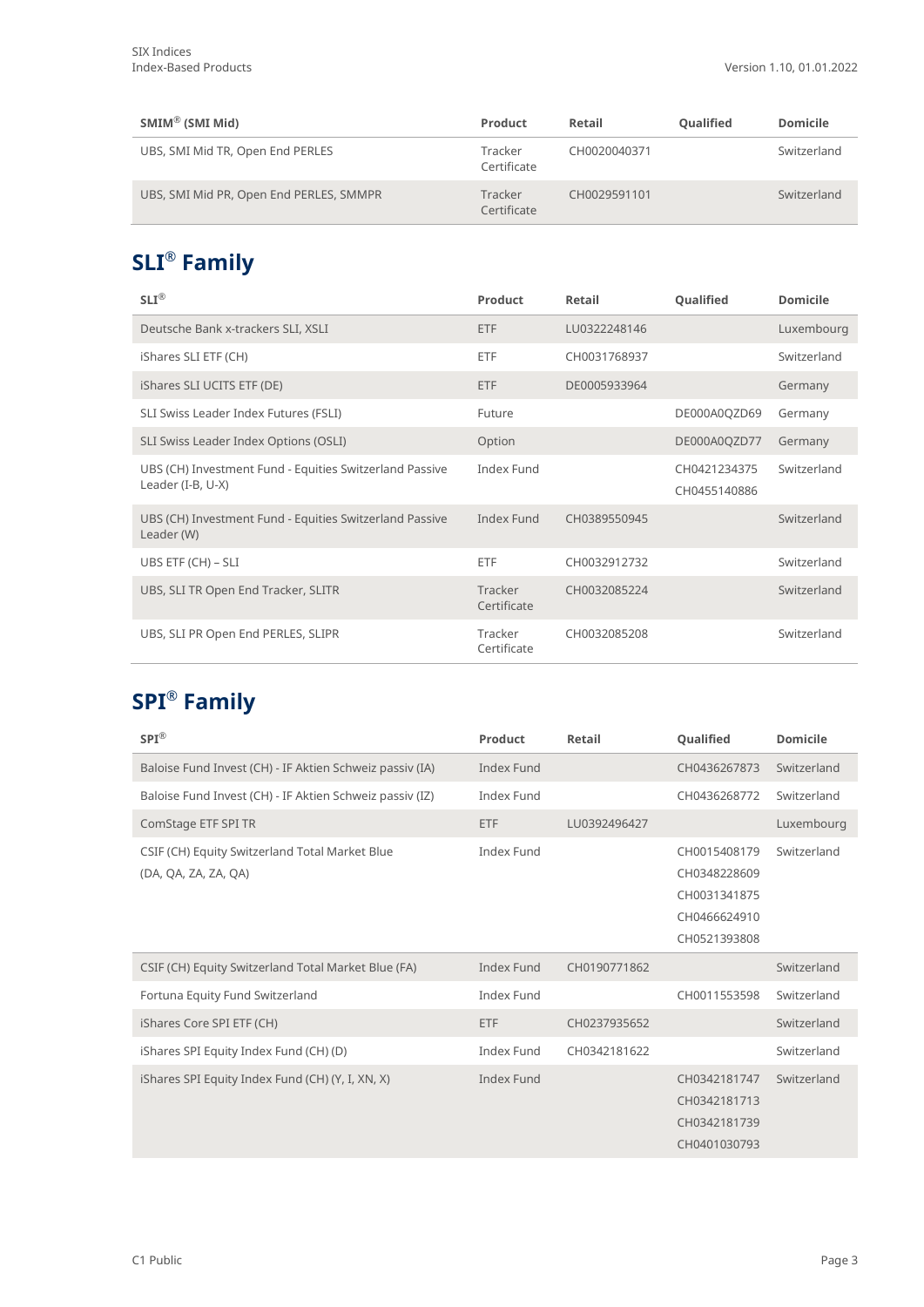| $SPI^{\circledR}$                                                                      | Product           | Retail       | Qualified                                                                                                    | <b>Domicile</b> |
|----------------------------------------------------------------------------------------|-------------------|--------------|--------------------------------------------------------------------------------------------------------------|-----------------|
| LLB Aktien Schweiz Passiv (CHF) (LLB)                                                  | <b>Index Fund</b> |              | LI0028759814                                                                                                 | Liechtenstein   |
| LLB Aktien Schweiz Passiv (CHF) (P)                                                    | <b>Index Fund</b> | LI0386670579 |                                                                                                              | Liechtenstein   |
| PI CH Institutional - Swiss Equities Tracker (J, I, Z, Z EUR, I, J,<br>Z)              | <b>Index Fund</b> |              | CH0180952415<br>CH0180952407<br>CH0180952423<br>CH0261145574<br>CH0022513706<br>CH0029787112<br>CH0022513771 | Switzerland     |
| PI CH Institutional - Swiss Equities Tracker ex SL (J dy, I dy,<br>$Z$ dy, J, $Z$ )    | <b>Index Fund</b> |              | CH0236278740<br>CH0236272867<br>CH0236279052<br>CH0236277072<br>CH0236278971                                 | Switzerland     |
| Pictet CH-Swiss Market Tracker (P dy)                                                  | Index Fund        | CH0010396734 |                                                                                                              | Switzerland     |
| PostFinance Fonds Global                                                               | <b>Index Fund</b> | CH0014933193 |                                                                                                              | Switzerland     |
| PostFinance Fonds Suisse                                                               | Index Fund        | CH0013211575 |                                                                                                              | Switzerland     |
| Raiffeisen Index Fonds SPI                                                             | <b>Index Fund</b> |              | CH0120927568                                                                                                 | Switzerland     |
| Swiss Index Fund I - SWIF Swiss Equity Index<br>(A1, A2, C2, D, E)                     | Index Fund        |              | CH0016216688<br>CH0016216696<br>CH0016216712<br>CH0189119693                                                 | Switzerland     |
| Swisscanto (CH) Index Equity Fund Switzerland Total (I)<br>CHF (DT, NT, GT)            | <b>Index Fund</b> |              | CH0117043718<br>CH0117043700<br>CH0330968592                                                                 | Switzerland     |
| Swisscanto (CH) Index Equity Fund Switzerland Total (I)<br>CHF (FA)                    | Index Fund        | CH0315622990 |                                                                                                              | Switzerland     |
| Swisscanto (CH) Index Equity Fund Switzerland Total (II)<br>CHF (DT, NT, GT, GT, ASTT) | Index Fund        |              | CH0357518890<br>CH0192306469<br>CH0192306477<br>CH0025417509<br>CH0359339469                                 | Switzerland     |
| Swisscanto (CH) Index Equity Fund Switzerland Total (II)<br>CHF (FA)                   | Index Fund        | CH0025417491 |                                                                                                              | Switzerland     |
| Swisscanto (CH) Index Equity Fund Switzerland Total<br>Responsible CHF (NT)            | <b>Index Fund</b> | CH0492220659 | CH0451461963<br>CH0492224503                                                                                 | Switzerland     |
| Synchrony Optimised SPI (I)                                                            | <b>Index Fund</b> |              | CH0248680594                                                                                                 | Switzerland     |
| UBS (CH) Institutional Fund - Equities Switzerland Passive<br>All II (A1, B, X)        | Index Fund        |              | CH0046159478<br>CH0046160518<br>CH0046161532                                                                 | Switzerland     |
| UBS (CH) Investment Fund - Equities Switzerland Passive<br>All I (A2, A1, A3, B, X)    | <b>Index Fund</b> |              | CH0111710676<br>CH0015710095                                                                                 | Switzerland     |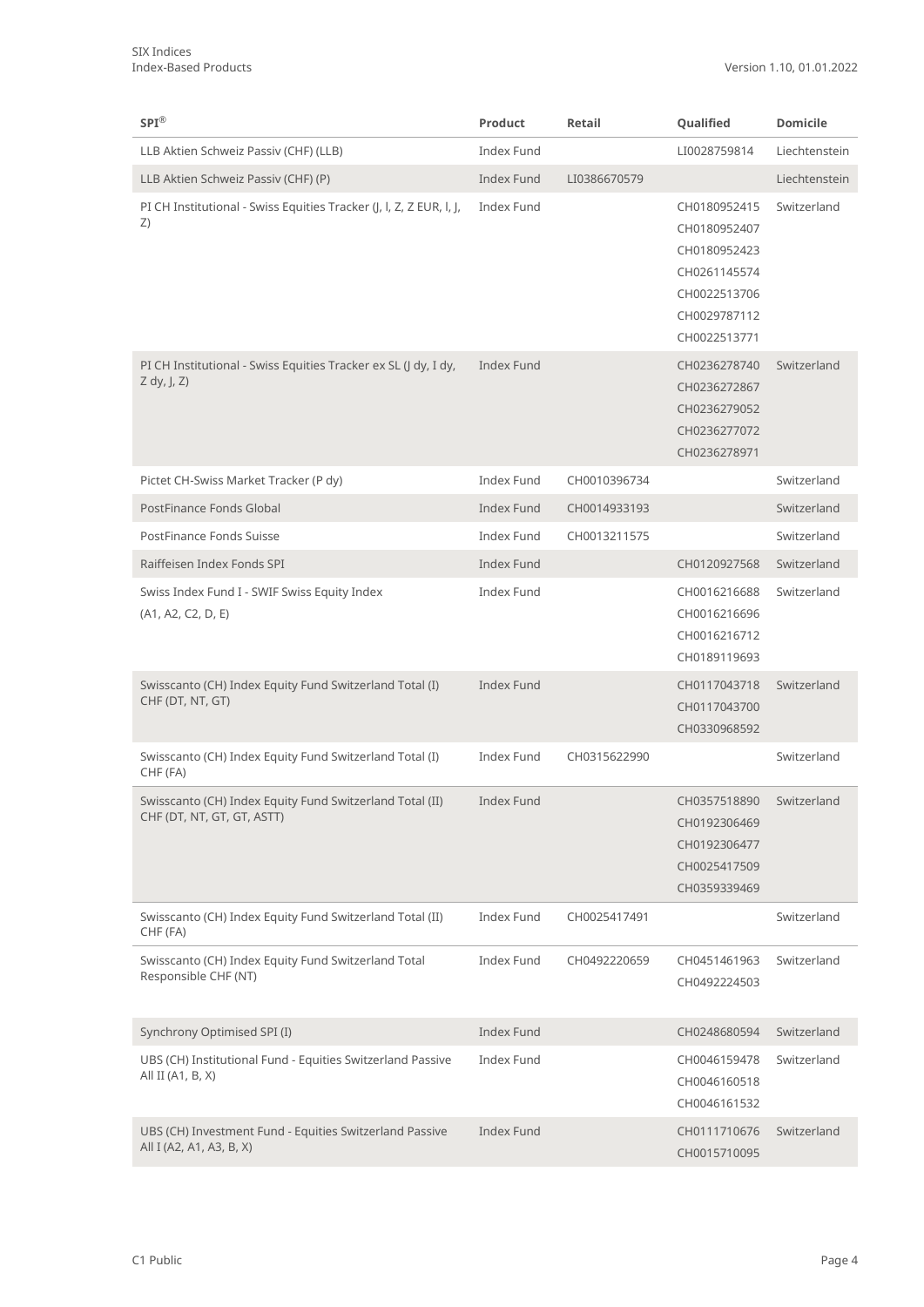| $SPI^{\circledR}$                                                                              | Product                | Retail       | Qualified        | <b>Domicile</b> |
|------------------------------------------------------------------------------------------------|------------------------|--------------|------------------|-----------------|
|                                                                                                |                        |              | CH0116839157     |                 |
|                                                                                                |                        |              | CH0015710145     |                 |
|                                                                                                |                        |              | CH0015710194     |                 |
| UBS (CH) Investment Fund - Equities Switzerland Passive<br>All $I(W)$                          | <b>Index Fund</b>      | CH0356569118 |                  | Switzerland     |
| UBS ETF (CH) - SPI                                                                             | <b>ETF</b>             | CH0131872431 |                  | Switzerland     |
| Zurich Invest Institutional Funds - ZIF Aktien Schweiz                                         | Index Fund             |              | CH0026033669     | Switzerland     |
| Passiv (A1, C1, D1, E1)                                                                        |                        |              | CH0026033693     |                 |
|                                                                                                |                        |              | CH0026033701     |                 |
|                                                                                                |                        |              | CH0026033727     |                 |
| ZKB, SPI TR, ZKBSPI                                                                            | Tracker<br>Certificate | CH0118775466 |                  | Switzerland     |
| BKB, SPI TR, BKSPI                                                                             | Tracker<br>Certificate | CH0045070742 |                  | Switzerland     |
|                                                                                                |                        |              |                  |                 |
| <b>SPI® MID</b>                                                                                | Product                | Retail       | Qualified        | <b>Domicile</b> |
| UBS ETF (CH) - SPI Mid                                                                         | <b>ETF</b>             | CH0130595124 |                  | Switzerland     |
|                                                                                                |                        |              |                  |                 |
| SPI <sup>®</sup> Extra                                                                         | Product                | Retail       | Qualified        | <b>Domicile</b> |
| CSIF (CH) Equity Switzerland Small & Mid Cap (DA, ZA, QA)                                      | Index Fund             |              | CH0110869275     | Switzerland     |
|                                                                                                |                        |              | CH0110869143     |                 |
|                                                                                                |                        |              | CH0348319861     |                 |
| CSIF (CH) Equity Switzerland Small & Mid Cap (FA)                                              | Index Fund             | CH0222624659 |                  | Switzerland     |
| PostFinance Fonds Swiss Small Caps                                                             | <b>Index Fund</b>      | CH0432279021 |                  | Switzerland     |
| Swisscanto (CH) Index Equity Fund Small & Mid Caps<br>Switzerland CHF (FA)                     | Index Fund             | CH0315622966 |                  | Switzerland     |
| Swisscanto (CH) Index Equity Fund Small & Mid Caps                                             | <b>Index Fund</b>      |              | CH0132501898     | Switzerland     |
| Switzerland CHF (NT, DT, MT, GT)                                                               |                        |              | CH0132501906     |                 |
|                                                                                                |                        |              | CH0342831630     |                 |
|                                                                                                |                        |              | CH0330968451     |                 |
| UBS (CH) Institutional Fund - Equities Switzerland Small &<br>Mid Cap Passive II (A1, B, X, X) | Index Fund             |              | CH0302288847     | Switzerland     |
|                                                                                                |                        |              | CH0302290082     |                 |
|                                                                                                |                        |              | CH0302290124     |                 |
|                                                                                                |                        |              | CH0302290181     |                 |
| <b>SPI® 20</b>                                                                                 | Product                | Retail       | <b>Qualified</b> | <b>Domicile</b> |
| Swiss Life iFunds (CH) Equity Switzerland (CHF) (A1)                                           | <b>Index Fund</b>      |              | CH0108009199     | Switzerland     |
| Swisscanto (CH) Index Equity Fund Large Caps Switzerland                                       | <b>Index Fund</b>      |              | CH0215804714     | Switzerland     |
| CHF (NT, MT, GT)                                                                               |                        |              | CH0342829865     |                 |
|                                                                                                |                        |              | CH0330999381     |                 |
| Swisscanto (CH) Index Equity Fund Large Caps Switzerland<br>NT CHF (FA)                        | <b>Index Fund</b>      | CH0215804680 |                  | Switzerland     |
| UBS (CH) Institutional Fund - Equities Switzerland Passive<br>Large II $(B, X)$                | Index Fund             |              | CH0046164064     | Switzerland     |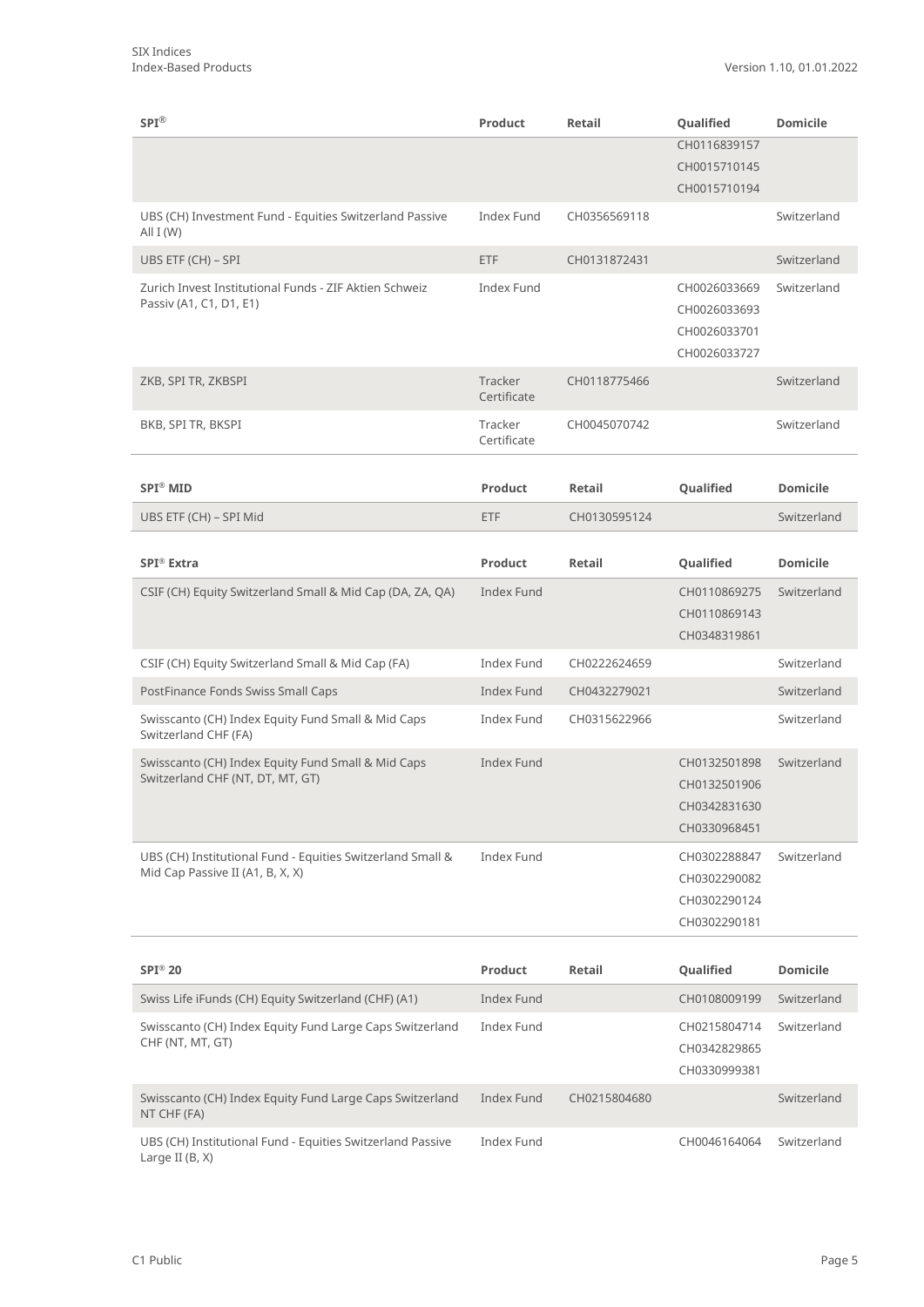| $SPI^{\circledR}$ 20                                                            | Product    | Retail       | Qualified                                    | <b>Domicile</b> |
|---------------------------------------------------------------------------------|------------|--------------|----------------------------------------------|-----------------|
|                                                                                 |            |              | CH0046164148                                 |                 |
| UBS (CH) Investment Fund - Equities Switzerland Passive<br>Large $I(W)$         | Index Fund | CH0356569407 |                                              | Switzerland     |
| UBS (CH) Investment Fund - Equities Switzerland Passive<br>Large I $(B, A1, X)$ | Index Fund |              | CH0015709675<br>CH0015709626<br>CH0015709683 | Switzerland     |

#### **ESG Indices**

| <b>SPI® ESG</b>                                                           | Product           | Retail       | Qualified    | <b>Domicile</b> |
|---------------------------------------------------------------------------|-------------------|--------------|--------------|-----------------|
| CSIF (CH) Equity Switzerland Total Market ESG Blue (ZB, QB,               | Index Fund        |              | CH0597394516 | Switzerland     |
| FB, ZA, DB)                                                               |                   |              | CH0597394524 |                 |
|                                                                           |                   |              | CH0597394532 |                 |
|                                                                           |                   |              | CH0597460077 |                 |
|                                                                           |                   |              | CH1117195003 |                 |
| Pictet CH Institutional -Swiss Sustainable Equities Tracker               | Index Fund        | CH0596885977 |              | Switzerland     |
| Ρ,                                                                        |                   | CH0596893542 |              |                 |
| Pdy, I, Idy, J, Jdy, Z, Zdy, Z0)                                          |                   |              | CH0596883246 |                 |
|                                                                           |                   |              | CH0596883345 |                 |
|                                                                           |                   |              | CH0596883378 |                 |
|                                                                           |                   |              | CH0596883436 |                 |
|                                                                           |                   |              | CH0596893955 |                 |
|                                                                           |                   |              | CH0596894201 |                 |
|                                                                           |                   |              | CH0596894565 |                 |
| UBS (CH) Investment Fund - Equities Switzerland ESG<br>Passive All II I-X | Index Fund        |              | CH0594527720 | Switzerland     |
| LLB Aktien Schweiz Passiv ESG (CHF) (P)                                   | Index Fund        | CH1106443778 |              | Switzerland     |
| LLB Aktien Schweiz Passiv ESG (CHF) (LLB)                                 | Index Fund        |              | CH1106443760 | Switzerland     |
|                                                                           |                   |              |              |                 |
| <b>SPI® ESG Weighted</b>                                                  | Product           | Retail       | Qualified    | <b>Domicile</b> |
| UBS ETF (CH) - SPI® ESG (CHF) A-acc                                       | ETF               | CH0590186661 |              | Switzerland     |
|                                                                           |                   |              |              |                 |
| SPI ESG Multi Premia <sup>®</sup>                                         | <b>Product</b>    | Retail       | Qualified    | <b>Domicile</b> |
| CSIF (CH) Equity SPI ESG Multi Premia Blue (DA, QA)                       | <b>Index Fund</b> |              | CH0334031199 | Switzerland     |
|                                                                           |                   |              | CH0334031215 |                 |
| CSIF (CH) SPI ESG Multi Premia Index Blue (FA)                            | Index Fund        | CH0334031207 |              | Switzerland     |
|                                                                           |                   |              |              |                 |
| <b>SBI® ESG AAA-BBB</b>                                                   | Product           | Retail       | Qualified    | <b>Domicile</b> |
| CSIF (CH) Bond Switzerland AAA-BBB ESG Blue (ZB, QB, FB,                  | Index Fund        |              | CH0597394540 | Switzerland     |
| ZA)                                                                       |                   |              | CH0597394557 |                 |
|                                                                           |                   |              | CH0597394565 |                 |
|                                                                           |                   |              | CH0597460085 |                 |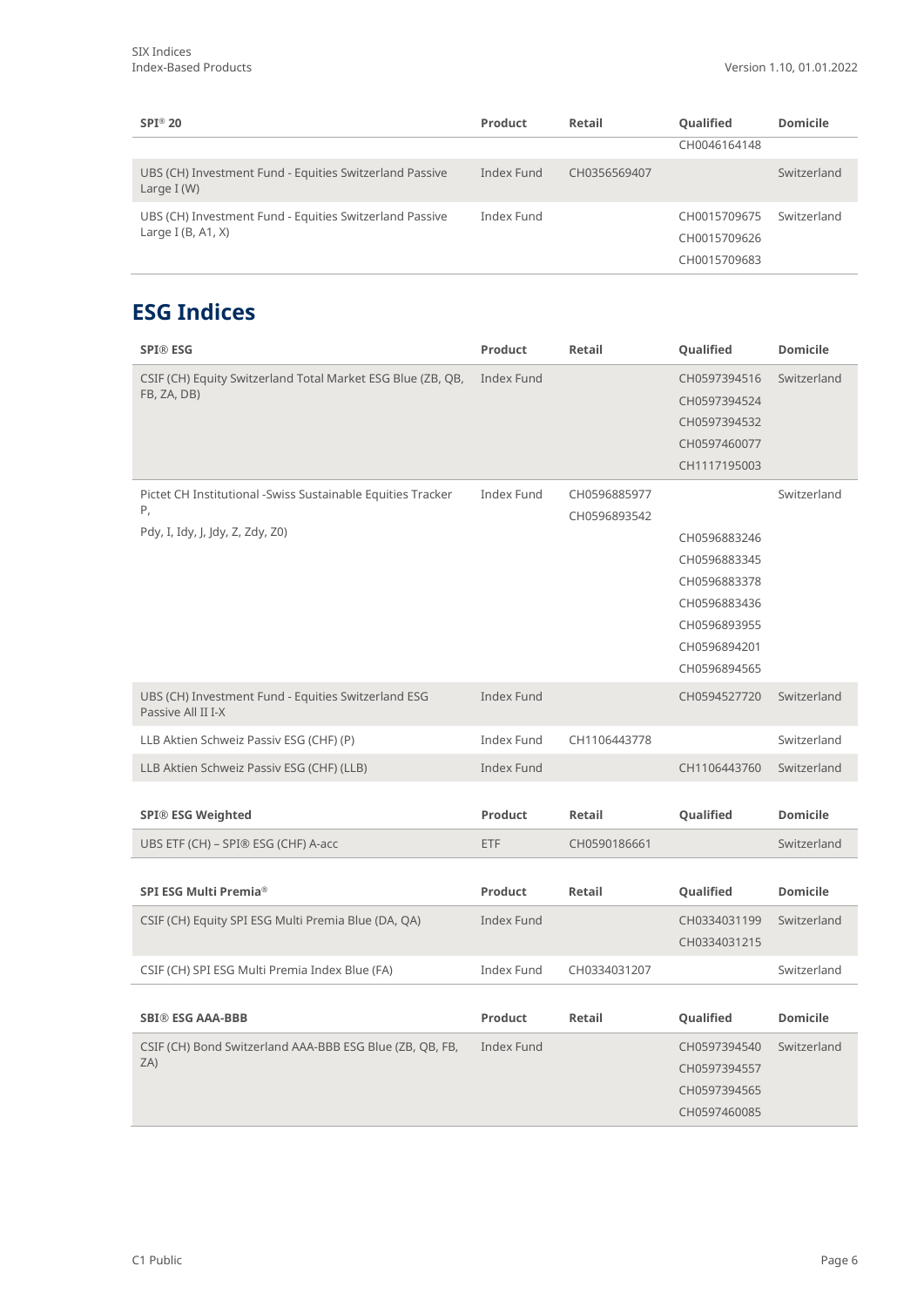| <b>SBI® ESG Domestic AAA-BBB</b>                                            | Product           | Retail       | <b>Qualified</b> | <b>Domicile</b> |
|-----------------------------------------------------------------------------|-------------------|--------------|------------------|-----------------|
| UBS (CH) Investment Fund - Bonds CHF Inland ESG Passive<br>$II I-X$         | <b>Index Fund</b> |              | CH0594527738     | Switzerland     |
|                                                                             |                   |              |                  |                 |
| <b>SBI® ESG Foreign AAA-BBB</b>                                             | Product           | Retail       | Qualified        | <b>Domicile</b> |
| UBS (CH) Investment Fund - Bonds CHF Ausland ESG<br>Passive II I-X          | <b>Index Fund</b> |              | CH0594527746     | Switzerland     |
|                                                                             |                   |              |                  |                 |
| SBI® ESG Foreign AAA-BBB 1-5                                                | <b>Product</b>    | Retail       | Qualified        | <b>Domicile</b> |
| UBS (Lux) Fund Solutions - SBI Foreign AAA-BBB 1-5 ESG<br><b>UCITS ETF</b>  | Index Fund        | LU0879397742 |                  | Luxembourg      |
|                                                                             |                   |              |                  |                 |
| SBI® ESG Foreign AAA-BBB 5-10                                               | <b>Product</b>    | Retail       | Qualified        | <b>Domicile</b> |
| UBS (Lux) Fund Solutions - SBI Foreign AAA-BBB 5-10 ESG<br><b>UCITS ETF</b> | <b>Index Fund</b> | LU0879399441 |                  | Luxembourg      |
|                                                                             |                   |              |                  |                 |
| <b>SBI® ESG Corporate Total Return</b>                                      | <b>Product</b>    | Retail       | Qualified        | <b>Domicile</b> |
| UBS ETF (CH) - SBI® Corporate ESG                                           | ETF               | CH0118923876 |                  | Switzerland     |
|                                                                             |                   |              |                  |                 |
| <b>SBI® ESG Screened AAA-BBB</b>                                            | Product           | Retail       | <b>Qualified</b> | <b>Domicile</b> |
|                                                                             |                   |              |                  |                 |
| iShares SBI ESG AAA-BBB Bond Index (CH)                                     | Index Fund        | CH0342181887 |                  | Switzerland     |
|                                                                             |                   |              | CH0342181952     |                 |
|                                                                             |                   |              | CH0342181937     |                 |

### **SXI Real Estate® Family**

| SXI Real Estate® Funds Broad                                                                        | Product    | Retail                       | Qualified                                                    | <b>Domicile</b> |
|-----------------------------------------------------------------------------------------------------|------------|------------------------------|--------------------------------------------------------------|-----------------|
| CSIF (CH) I Real Estate Switzerland Blue (QA, DA)                                                   | Index Fund | CH0113556879<br>CH0020618259 |                                                              | Switzerland     |
| PI CH Institutional - Swiss Real Estate Funds (I dy, Z dy, I, Z)                                    | Index Fund |                              | CH0118479655<br>CH0116175495<br>CH0180953165<br>CH0180953181 | Switzerland     |
| Swisscanto (CH) Index Real Estate Fund Switzerland<br>indirect CHF (FA)                             | Index Fund | CH0315623055                 |                                                              | Switzerland     |
| Swisscanto (CH) Index Real Estate Fund Switzerland<br>indirect CHF (NT, DT, GT)                     | Index Fund |                              | CH0117052545<br>CH0117052560<br>CH0315623147                 | Switzerland     |
| UBS (CH) Institutional Fund 3 - Swiss Real Estate Securities<br>Selection Passive II (A1, A2, B, X) | Index Fund |                              | CH0042114261<br>CH0257359726<br>CH0042114337<br>CH0042114378 | Switzerland     |
| UBS ETF (CH) - SXI Real Estate Funds                                                                | ETF        | CH0105994401                 |                                                              | Switzerland     |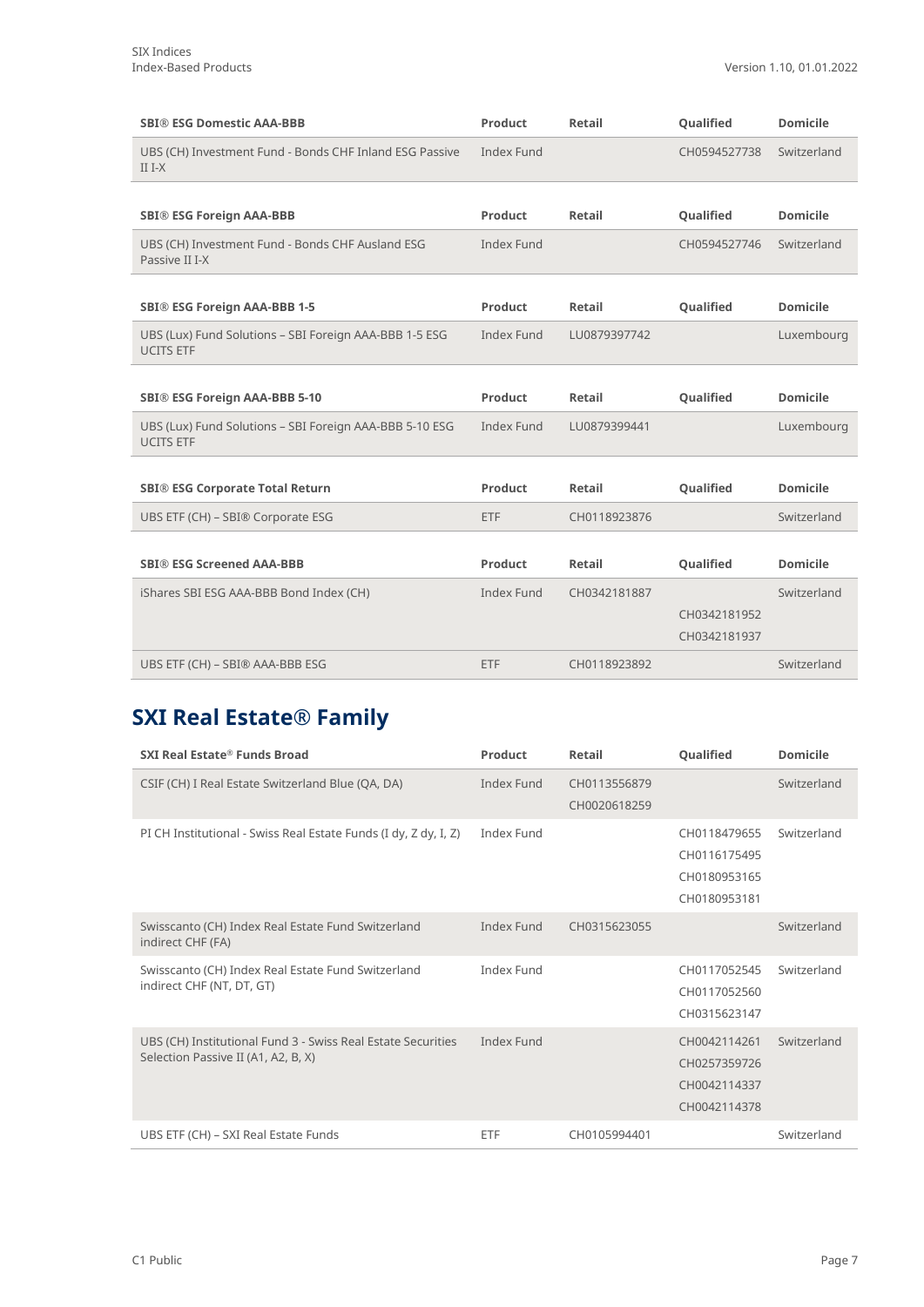| SXI Real Estate® Broad                      | Product                | Retail       | <b>Oualified</b> | <b>Domicile</b> |
|---------------------------------------------|------------------------|--------------|------------------|-----------------|
| UBS ETF (CH) - SXI Real Estate              | ETF                    | CH0124758522 |                  | Switzerland     |
|                                             |                        |              |                  |                 |
| <b>SXI Real Estate®</b>                     | Product                | Retail       | Qualified        | <b>Domicile</b> |
| ZKB, SXI Real Estate TR, ZKSREA             | Tracker<br>Certificate | CH0118775375 |                  | Switzerland     |
| ZKB, SXI Real Estate Shares TR, ZKREAL      | Tracker<br>Certificate | CH0118775383 |                  | Switzerland     |
| ZKB, SXI Swiss Real Estate Funds TR, ZKCHRE | Tracker<br>Certificate | CH0118775409 |                  | Switzerland     |

#### **SXI® Special Industry Family**

| SXI Life Sciences $^{\circledR}$                 | Product                | Retail       | <b>Oualified</b> | <b>Domicile</b> |
|--------------------------------------------------|------------------------|--------------|------------------|-----------------|
| UBS, SXI Life Sciences TR Open End PERLES, SXLFE | Tracker<br>Certificate | CH0020040389 |                  | Switzerland     |

#### **Strategy Indices**

| <b>SMI<sup>®</sup> Daily Double Short</b>                | Product    | Retail       | <b>Oualified</b> | Domicile        |
|----------------------------------------------------------|------------|--------------|------------------|-----------------|
| Lyxor ETF Daily Double Short on SMI                      | <b>ETF</b> | FR0010869438 |                  | France          |
|                                                          |            |              |                  |                 |
| <b>SMI<sup>®</sup> Dividend Points</b>                   | Product    | Retail       | Qualified        | <b>Domicile</b> |
| SMI Dividend Futures (FSMD)                              | Future     |              | DE000A0ZW4C6     | Germany         |
|                                                          |            |              |                  |                 |
| SPI <sup>®</sup> Select Dividend 20                      | Product    | Retail       | Qualified        | Domicile        |
| CSIF (CH) Equity Switzerland Large Cap Classic Blue (ZA) | Index Fund |              | CH0384998420     | Switzerland     |
| iShares Swiss Dividend ETF (CH)                          | ETF        | CH0237935637 |                  | Switzerland     |

#### **SBI® Family**

| <b>SBI<sup>®</sup> AAA-BBB</b>                                         | <b>Product</b> | Retail                                       | Qualified                                    | <b>Domicile</b> |
|------------------------------------------------------------------------|----------------|----------------------------------------------|----------------------------------------------|-----------------|
| Avadis AST Obligationen CHF Inlandschuldner                            | Index Fund     |                                              | CH0009358794                                 | Switzerland     |
| CSIF (CH) Bond Switzerland AAA-BBB Blue (DA, ZA, QA)                   | Index Fund     |                                              | CH0038943525<br>CH0039003055<br>CH0482006191 | Switzerland     |
| CSIF (CH) Bond Switzerland AAA-BBB Blue (FA)                           | Index Fund     | CH0101754387                                 |                                              | Switzerland     |
| Pictet CH-CHF Bonds Tracker (I dy, P dy, R dy)                         |                | CH0016431741<br>CH0016431766<br>CH0101918842 |                                              | Switzerland     |
| Swisscanto (CH) Index Bond Fund Total Market AAA-BBB<br>CHF (FA)       | Index Fund     | CH0215804649                                 |                                              | Switzerland     |
| Swisscanto (CH) Index Bond Fund Total Market AAA-BBB<br>CHF (I) DT CHF | Index Fund     |                                              | CH0117045044                                 | Switzerland     |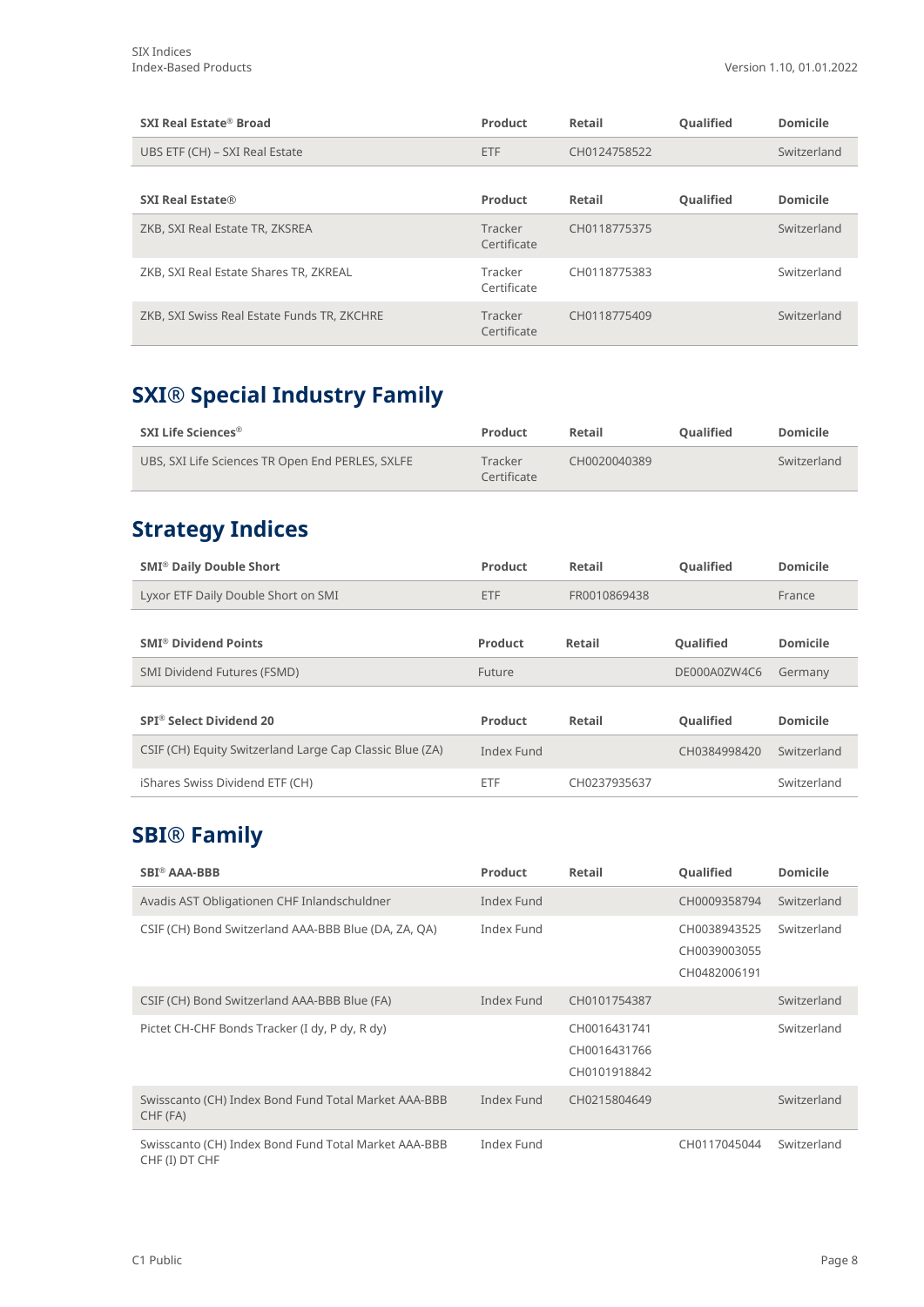| <b>SBI® AAA-BBB</b>                                                                      | Product    | Retail       | Qualified    | <b>Domicile</b> |
|------------------------------------------------------------------------------------------|------------|--------------|--------------|-----------------|
| Swisscanto (CH) Index Bond Fund Total Market AAA-BBB<br>CHF (NT, GT, DT, DA, ASTT, ASTT) | Index Fund | CH0215804664 | Switzerland  |                 |
|                                                                                          |            |              | CH0383292510 |                 |
|                                                                                          |            |              | CH0383292486 |                 |
|                                                                                          |            |              | CH0383292478 |                 |
|                                                                                          |            |              | CH0383292429 |                 |
|                                                                                          |            |              | CH0383292445 |                 |
|                                                                                          |            |              |              |                 |

| SBI <sup>®</sup> AAA-AA                         | Product    | Retail | <b>Oualified</b> | <b>Domicile</b> |
|-------------------------------------------------|------------|--------|------------------|-----------------|
| CSIF (CH) Bond Switzerland AAA-AA Blue (ZA, DA) | Index Fund |        | CH0033846350     | Switzerland     |
|                                                 |            |        | CH0015408666     |                 |
| PI CH Institutional - CHF Bonds Tracker         | Index Fund |        | CH0022509407     | Switzerland     |
| (Z dy, I dy, J dy, I, J, Z)                     |            |        | CH0022509316     |                 |
|                                                 |            |        | CH0048352006     |                 |
|                                                 |            |        | CH0180953041     |                 |
|                                                 |            |        | CH0180953058     |                 |
|                                                 |            |        | CH0180953066     |                 |

| SBI <sup>®</sup> AAA-BBB 1-5 Yr                                              | Product    | Retail       | <b>Oualified</b>                             | <b>Domicile</b> |
|------------------------------------------------------------------------------|------------|--------------|----------------------------------------------|-----------------|
| CSIF (CH) Bond Switzerland AAA-BBB 1-5 Blue (FA)                             | Index Fund | CH0214975333 |                                              | Switzerland     |
| CSIF (CH) Bond Switzerland AAA-BBB 1-5 Blue (DA, ZA)                         | Index Fund |              | CH0214975283<br>CH0214974369                 | Switzerland     |
| Swisscanto (CH) Index Bond Fund Total Market AAA-BBB<br>1-5 CHF (FA)         | Index Fund | CH0215803864 |                                              | Switzerland     |
| Swisscanto (CH) Index Bond Fund Total Market AAA-BBB<br>1-5 CHF (GT, DT, NT) | Index Fund |              | CH0330999142<br>CH0215803880<br>CH0215803898 | Switzerland     |

| <b>SBI<sup>®</sup> Domestic AAA-BBB</b>                                           | Product    | Retail       | Qualified                                    | Domicile    |
|-----------------------------------------------------------------------------------|------------|--------------|----------------------------------------------|-------------|
| Avadis AST Obligationen CHF                                                       | Index Fund |              | CH0481337100                                 | Switzerland |
| CSIF (CH) Bond Switzerland Domestic AAA-BBB Blue (FA)                             | Index Fund | CH0230260413 |                                              | Switzerland |
| CSIF (CH) Bond Switzerland Domestic AAA-BBB Blue<br>(ZA, DA)                      | Index Fund |              | CH0147102146<br>CH0190020948                 | Switzerland |
| Swisscanto (CH) Index Bond Fund Total Market AAA-BBB<br>Domestic CHF (DT, NT, GT) | Index Fund |              | CH0117045077<br>CH0330999845                 | Switzerland |
| Swisscanto (CH) Index Bond Fund Total Market AAA-BBB<br>Domestic CHF (FA)         | Index Fund | CH0315621240 |                                              | Switzerland |
| UBS (CH) Institutional Fund - Bonds CHF Inland Passive II<br>(B, X)               | Index Fund |              | CH0046159403<br>CH0046159437                 | Switzerland |
| UBS (CH) Investment Fund - Bonds CHF Inland Passive I (W)                         | Index Fund | CH0356496650 |                                              | Switzerland |
| UBS (CH) Investment Fund - Bonds CHF Inland Passive I<br>and W (A1, A2, B, X)     | Index Fund |              | CH0018234580<br>CH0142362190<br>CH0018234606 | Switzerland |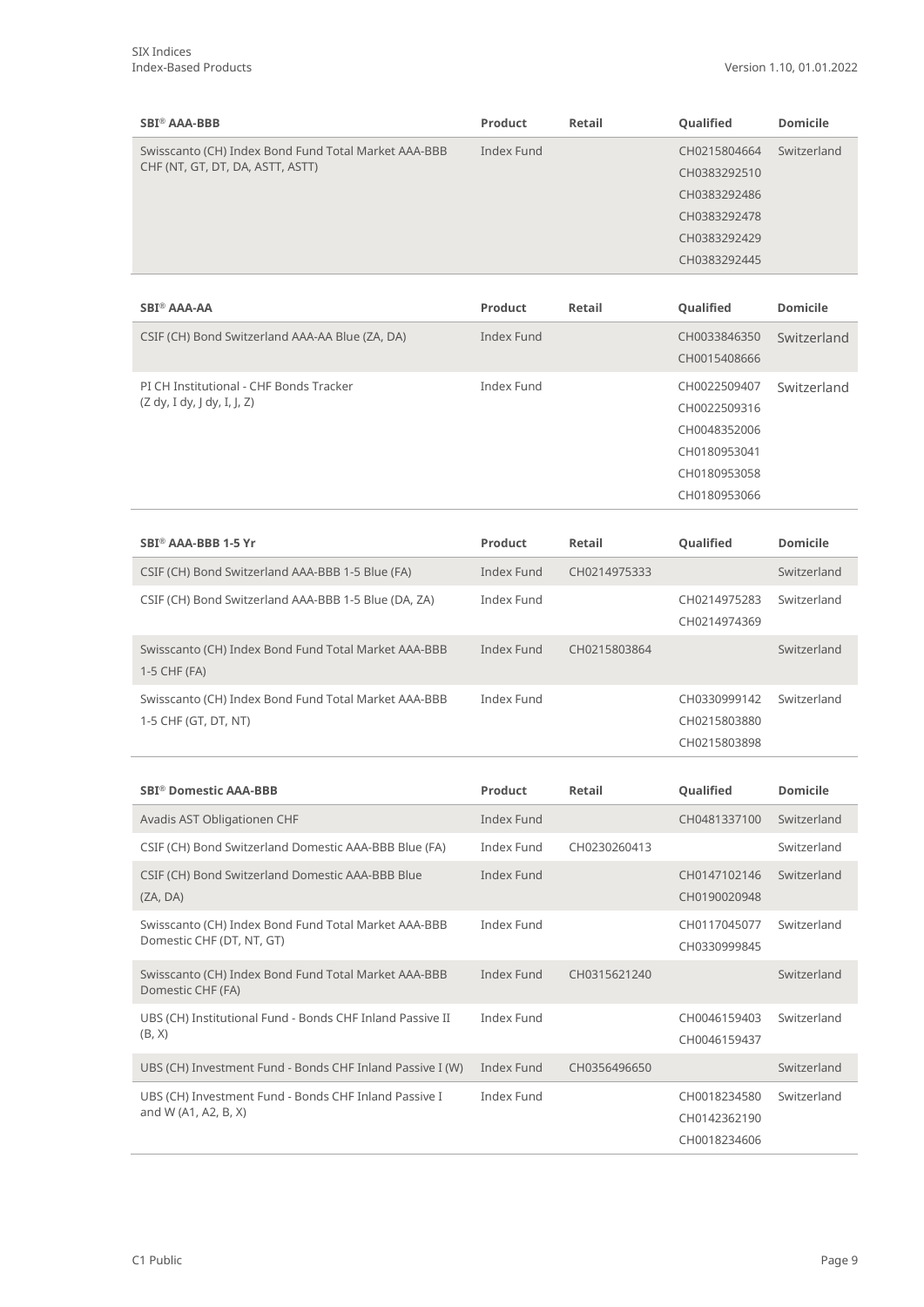|                                                                                   |                   |              | CH0018234614                                 |                 |
|-----------------------------------------------------------------------------------|-------------------|--------------|----------------------------------------------|-----------------|
| SBI <sup>®</sup> Domestic AAA-BBB 1-5                                             | Product           | Retail       | Qualified                                    | <b>Domicile</b> |
| UBS (CH) Institutional Fund 3 - Bonds CHF Inland Medium<br>Term Passive II (B, X) | Index Fund        |              | CH0232004017                                 | Switzerland     |
| UBS (CH) Investment Fund - Bonds CHF Inland Medium<br>Term Passive I (A1, B, X)   | Index Fund        |              | CH0120249013<br>CH0122212027<br>CH0117297561 | Switzerland     |
| UBS (CH) Investment Fund - Bonds CHF Inland Medium<br>Term Passive I (W)          | Index Fund        | CH0356496544 |                                              | Switzerland     |
| <b>SBI® Domestic Government, AAA-BBB</b>                                          | Product           | Retail       | Qualified                                    | <b>Domicile</b> |
| Swiss Index Platform - SIP Swiss Government Bond Index<br>(A2, B2, C2, E)         | Index Fund        |              | CH0110435515<br>CH0110435531                 | Switzerland     |
| Synchrony Swiss Government Bonds                                                  | Index Fund        | CH0004015282 |                                              | Switzerland     |
| Syz AM (CH) - Syz AM (CH) Track - Swiss Government Bonds<br>(11, 12, PFS)         | Index Fund        |              | CH0016216738<br>CH0016216746<br>CH0312974410 | Switzerland     |
| UBS (CH) Institutional Fund 3 - Bonds CHF Inland<br>Government Passive II (X, UX) | Index Fund        |              | CH0048666462<br>CH0100422168                 | Switzerland     |
| SBI <sup>®</sup> Domestic Government 1-3 AAA-BBB                                  | Product           | Retail       | Qualified                                    | <b>Domicile</b> |
| iShares Swiss Domestic Government Bond 1-3 ETF (CH)                               | <b>ETF</b>        | CH0102530786 |                                              | Switzerland     |
|                                                                                   |                   |              |                                              |                 |
| SBI <sup>®</sup> Domestic Government 3-7 AAA-BBB                                  | Product           | Retail       | Qualified                                    | <b>Domicile</b> |
| iShares Swiss Domestic Government Bond 3-7 ETF (CH)                               | <b>ETF</b>        | CH0016999846 |                                              | Switzerland     |
|                                                                                   |                   |              |                                              |                 |
| SBI® Domestic Government 7-15, AAA-BBB                                            | Product           | Retail       | Qualified                                    | <b>Domicile</b> |
| iShares Swiss Domestic Government Bond 7-15 ETF (CH)                              | <b>ETF</b>        | CH0016999861 |                                              | Switzerland     |
| <b>SBI<sup>®</sup></b> Foreign AAA-BBB                                            | Product           | Retail       | Qualified                                    | <b>Domicile</b> |
| Avadis AST Obligationen CHF Auslandschuldner                                      | Index Fund        |              | CH0008211564                                 | Switzerland     |
| BCV CHF Foreign Bonds (A)                                                         | Index Fund        | CH0102907844 |                                              | Switzerland     |
| BCV CHF Foreign Bonds (I, Z)                                                      | <b>Index Fund</b> |              | CH0102907927<br>CH0213422881                 | Switzerland     |
| CSIF (CH) Bond Switzerland Foreign AAA-BBB Blue<br>(ZA, DA)                       | Index Fund        |              | CH0189984427<br>CH0189986794                 | Switzerland     |
| Swisscanto (CH) Index Bond Fund Total Market AAA-BBB<br>Foreign CHF (DT)          | Index Fund        |              | CH0117045135                                 | Switzerland     |
| Swisscanto (CH) Index Bond Fund Total Market AAA-BBB<br>Foreign CHF (FA)          | Index Fund        | CH0315621265 |                                              | Switzerland     |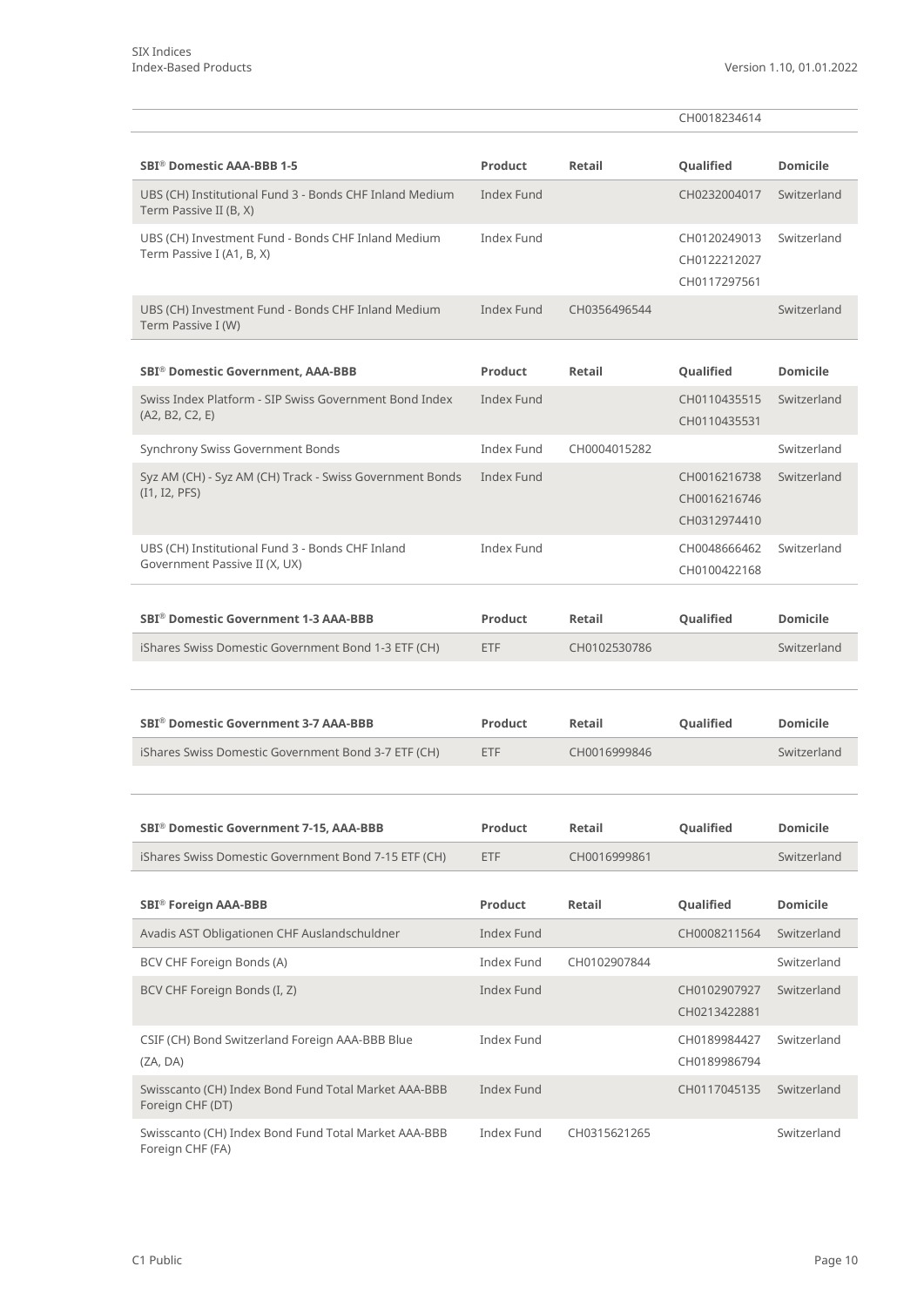| <b>SBI<sup>®</sup></b> Foreign AAA-BBB                                           | <b>Product</b> | Retail       | Qualified                                                    | <b>Domicile</b> |
|----------------------------------------------------------------------------------|----------------|--------------|--------------------------------------------------------------|-----------------|
| Swisscanto (CH) Index Bond Fund Total Market AAA-BBB<br>Foreign CHF (NT, DT, DT) | Index Fund     |              | CH0117045127<br>CH0117045135<br>CH0315623105                 | Switzerland     |
| UBS (CH) Institutional Fund - Bonds CHF Ausland Passive II<br>(A1, B, X)         | Index Fund     |              | CH0046159130<br>CH0046159221<br>CH0046159262                 | Switzerland     |
| UBS (CH) Investment Fund - Bonds CHF Ausland Passive I<br>(A1, A2, B, X)         | Index Fund     |              | CH0018234531<br>CH0142362893<br>CH0018234549<br>CH0018234564 | Switzerland     |
| UBS (CH) Investment Fund - Bonds CHF Ausland Passive I<br>(W)                    | Index Fund     | CH0356496221 |                                                              | Switzerland     |

| SBI <sup>®</sup> Foreign AAA-BBB 1-5                                               | Product    | Retail       | <b>Oualified</b>                             | Domicile    |
|------------------------------------------------------------------------------------|------------|--------------|----------------------------------------------|-------------|
| UBS (CH) Institutional Fund 3 - Bonds CHF Ausland Medium<br>Term Passive II (B, X) | Index Fund |              | CH0232003951                                 | Switzerland |
| UBS (CH) Investment Fund - Bonds CHF Ausland Medium<br>Term Passive I (A1, B, X)   | Index Fund |              | CH0120248965<br>CH0122211979<br>CH0117299278 | Switzerland |
| UBS (CH) Investment Fund - Bonds CHF Ausland Medium<br>Term Passive I (W)          | Index Fund | CH0356369444 |                                              | Switzerland |

| <b>SBI<sup>®</sup></b> Corporate                       | Product    | Retail       | <b>Oualified</b>                             | Domicile    |
|--------------------------------------------------------|------------|--------------|----------------------------------------------|-------------|
| CSIF (CH) Bond Switzerland Corporate Blue (FB)         | Index Fund | CH0281860343 |                                              | Switzerland |
| CSIF (CH) Bond Switzerland Corporate Blue (DB, QB, ZB) | Index Fund |              | CH0281860236<br>CH0348320497<br>CH0281860111 | Switzerland |
| iShares Core CHF Corporate Bond ETF (CH)               | ETF        | CH0226976816 |                                              | Switzerland |

| <b>SBI<sup>®</sup> Corporate Domestic</b>                | Product    | Retail       | Qualified    | <b>Domicile</b> |
|----------------------------------------------------------|------------|--------------|--------------|-----------------|
| BCV CHF Domestic Corporate Bonds (A)                     | Index Fund | CH0200992128 |              | Switzerland     |
| BCV CHF Domestic Corporate Bonds (I, Z)                  | Index Fund |              | CH0200992177 | Switzerland     |
|                                                          |            |              | CH0200992185 |                 |
| UBS (CH) Institutional Fund - Bonds CHF Inland Corporate | Index Fund |              | CH0189613729 | Switzerland     |
| Passive II (A1, B, X, UX)                                |            |              | CH0189613711 |                 |
|                                                          |            |              | CH0189613752 |                 |
|                                                          |            |              | CH0189613760 |                 |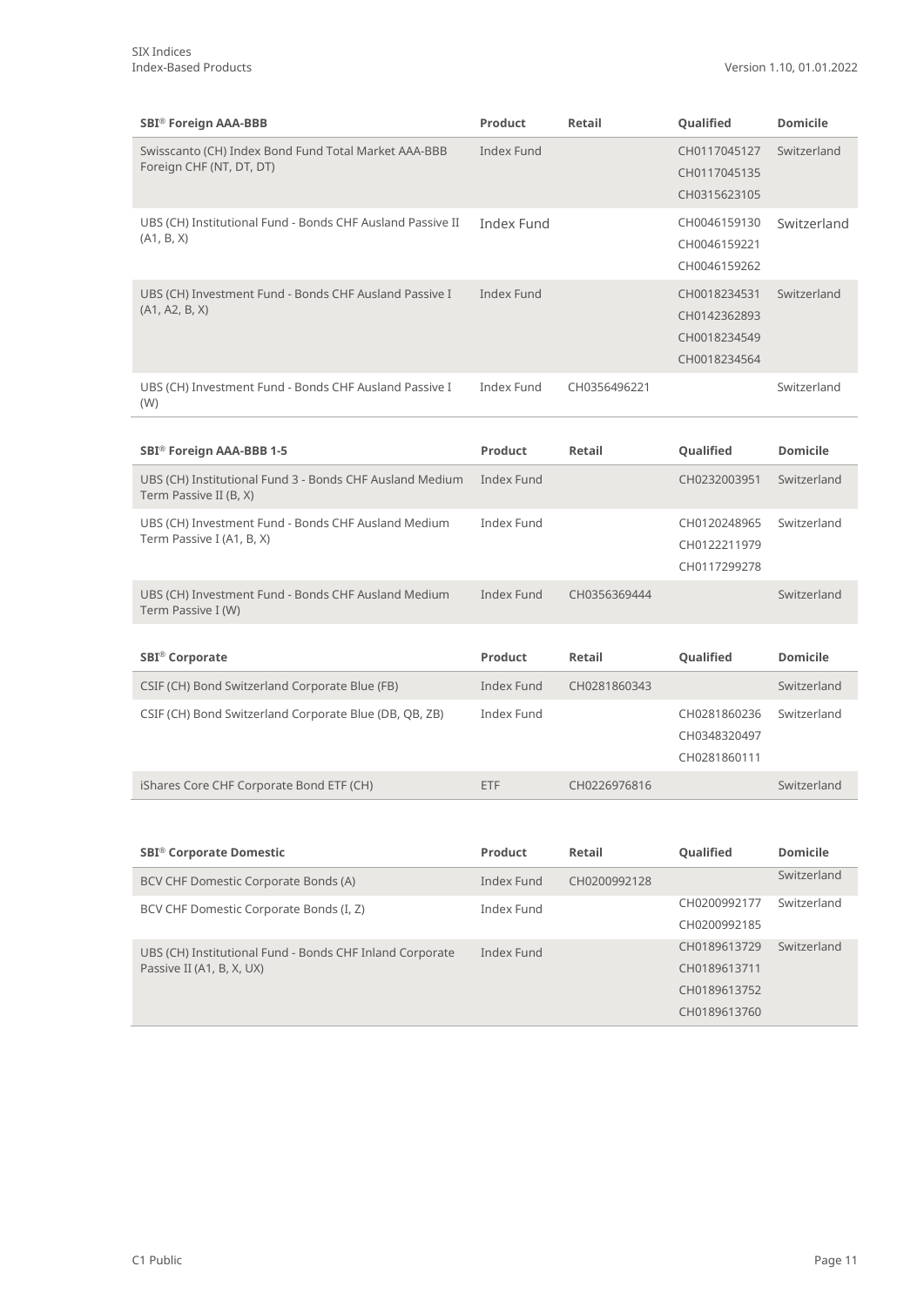| <b>SBI<sup>®</sup></b> Corporate Foreign                                               | <b>Product</b> | Retail       | Qualified    | <b>Domicile</b> |
|----------------------------------------------------------------------------------------|----------------|--------------|--------------|-----------------|
| UBS (CH) Institutional Fund - Bonds CHF Ausland Corporate<br>Passive II (A1, B, X, UX) | Index Fund     | CH0189613653 |              | Switzerland     |
|                                                                                        |                |              | CH0189613646 |                 |
|                                                                                        |                |              | CH0189613695 |                 |
|                                                                                        |                |              | CH0189613703 |                 |

### **Mixed Index Portfolios**

| <b>Mixed Index</b>                                                                                                                                                                    | Product    | Retail | <b>Oualified</b> | Domicile    |
|---------------------------------------------------------------------------------------------------------------------------------------------------------------------------------------|------------|--------|------------------|-------------|
| PostFinance Pension 25<br>(SPI ESG, SBI ESG Domestic AAA-BBB, SBI ESG Foreign AAA-<br>BBB, SBI Domestic AAA-BBB 1-5Y, SBI Foreign AAA-BBB 1-5<br>Y, SXI Real Estate Funds, SPI Extra) | Index Fund |        | CH0012056260     | Switzerland |
| PostFinance Pension 45<br>(SPI ESG, SBI ESG Domestic AAA-BBB, SBI ESG Foreign AAA-<br>BBB, SXI Real Estate Funds, SPI Extra)                                                          | Index Fund |        | CH0012056203     | Switzerland |
| PostFinance Pension 75<br>(SLI, SPI Extra, SBI ESG Domestic AAA-BBB, SBI ESG Foreign<br>AAA-BBB, SXI Real Estate Funds)                                                               | Index Fund |        | CH0316793139     | Switzerland |
| PostFinance Pension 100<br>(SPI ESG, SPI Extra)                                                                                                                                       | Index Fund |        | CH0484781684     | Switzerland |

#### **Reference Rates**

| SARON <sup>®</sup>                                                                    | Product     | Retail | <b>Oualified</b> | Domicile          |
|---------------------------------------------------------------------------------------|-------------|--------|------------------|-------------------|
| SARON Future (three-month), FSO3 by Eurex                                             | Future      |        | DE000A2L0PE9     | Germany           |
| SARON Future (three month), SA3 by ICE Futures Europe                                 | Future      |        |                  | United<br>Kingdom |
| SARON Swap clearing, OIS (overnight index swap)<br>by Eurex                           | <b>SWAP</b> |        |                  | Germany           |
| SARON Swap clearing, OIS (overnight index swap)<br>by LCH                             | <b>SWAP</b> |        |                  | United<br>Kingdom |
| SARON Swap clearing, OIS (overnight index swap)<br>by Chicago Mercantile Exchange Inc | <b>SWAP</b> |        |                  | <b>USA</b>        |

#### **Crypto Indices**

| SIX Crypto Market Index 10        | Product    | Retail | <b>Oualified</b> | Domicile    |
|-----------------------------------|------------|--------|------------------|-------------|
| Crypto Market Index Fund (A, USD) | Index Fund |        | CH1140916805     | Switzerland |
| Crypto Market Index Fund (A, CHF) | Index Fund |        | CH1140916755     | Switzerland |